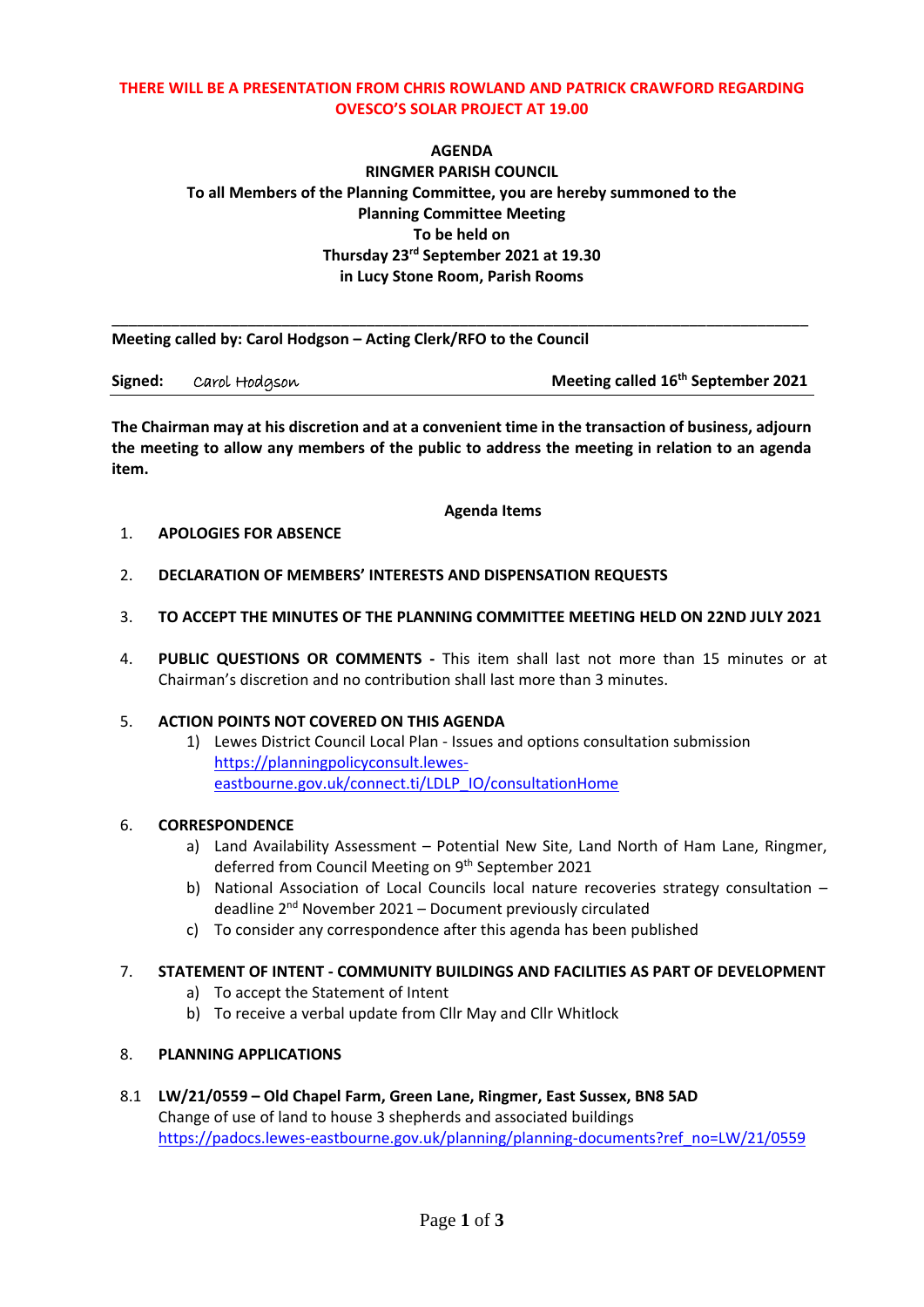- 8.2 **LW/21/0589/CD Ringmer Bowls Club Lewes Road Ringmer East Sussex BN8 5QA** Discharge of conditions 2 (details of external window and door joinery), 3 (samples of technical details of rainwater goods), 4 (proposed materials) of application LW/21/0137 [https://padocs.lewes-eastbourne.gov.uk/planning/planning](https://padocs.lewes-eastbourne.gov.uk/planning/planning-documents?ref_no=LW/21/0589/CD)[documents?ref\\_no=LW/21/0589/CD](https://padocs.lewes-eastbourne.gov.uk/planning/planning-documents?ref_no=LW/21/0589/CD)
- 8.3 **LW/21/0664 – 17 Langham Close Ringmer East Sussex BN8 5HL** Single-storey rear extension and erection of side porch [https://planningpa.lewes.gov.uk/online](https://planningpa.lewes.gov.uk/online-applications/applicationDetails.do?activeTab=externalDocuments&keyVal=QXXA88JDMUP00)[applications/applicationDetails.do?activeTab=externalDocuments&keyVal=QXXA88JDMUP00](https://planningpa.lewes.gov.uk/online-applications/applicationDetails.do?activeTab=externalDocuments&keyVal=QXXA88JDMUP00)
- 9. **PLANNING CONSENTS, REFUSALS & APPEALS RECEIVED –** further information regarding consents, refusals & appeals

**From 4 th April 2021 to 9th September 2021** LW/20/0795 Land Rear of Westbourne Lewes Road Ringmer – **Approved** LW/21/0089 Ashton House Neaves Lane Ringmer – **Approved** LW/21/0120 1 Sadlers Way Ringmer – **Approved** LW/21/0102 The Granary Lower Stoneham Ringmer – **Approved** LW/20/0646 Red Barn Farm Harveys Lane Ringmer – **Approved** LW/20/0867 Land Adjacent to Neaves House Laughton Road Ringmer – **Approved** TW-21/0010/TPO Delves House Delves Close Ringmer **– No objection** LW/21/0041 Downsview Farm Laughton Road Ringmer – **Approved** LW/21/0137 Ringmer Bowls Club Lewes Road Ringmer – **Approved** LW/21/0294 18 Kiln Road Ringmer – **Approved** LW/21/0132 Sachells Gote Lane Ringmer – **Approved** LW/21/0383/CD Lower Lodge Farm Laughton Road Ringmer – **Approved** LW/21/0179 5 Ashtonville Close Ringmer – **Approved** LW/21/0186 1 Mill Road Ringmer – **Approved** LW/21/0205 Upper Clayhill Cottage Uckfield Road Ringmer – **Approved** LW/21/0338/CD Diplocks Yard Bishops Lane Ringmer – **Approved** LW/21/0158 Norlington Gate Farm Norlington Lane Ringmer – **Approved** LW/20/0733 Lionville Bishops Lane Ringmer – **Approved** LW/21/0239 12 Harrisons Lane Ringmer – **Approved** LW/21/0352 2 Hayes Close Ringmer – **Approved** LW/21/0421 Plashett Park Farmhouse Plashett Park Farm Ringmer– **Prior approval approved** LW/21/0216 Mays Farm Norlington Lane Ringmer – **Approved** LW/21/0402/CD Land North of Chapters Bishops Lane Ringmer – **Approved** LW/21/0292 Barnfield Farm Laughton Road Ringmer – **Approved** LW/21/0342 Upper Wellingham Farmhouse Wellingham Lane Wellingham Ringmer - **Refused** LW/21/0377 19 Delves Way Ringmer – **Approved** LW/21/0401/CD Land North of Chapters Bishops Lane Ringmer – **Approved** LW/21/0258 The Mill House Rushey Green Ringmer – **Approved** LW/21/0448 Drove Park Half Mile Drove Ringmer – **Approved** LW/21/0470 Oaklands Park Isfield Road Ringmer – **Approved** LW/21/0355 Ringmer Village Hall Lewes Road Ringmer – **Approved** LW/21/0582 7 Oakmede Way Ringmer – **Approved**

#### 10. **RINGMER NEIGHBOURHOOD PLAN**

- a) Submission of minor amendments
- b) Progress on appointing a consultant for a new Neighbourhood Plan